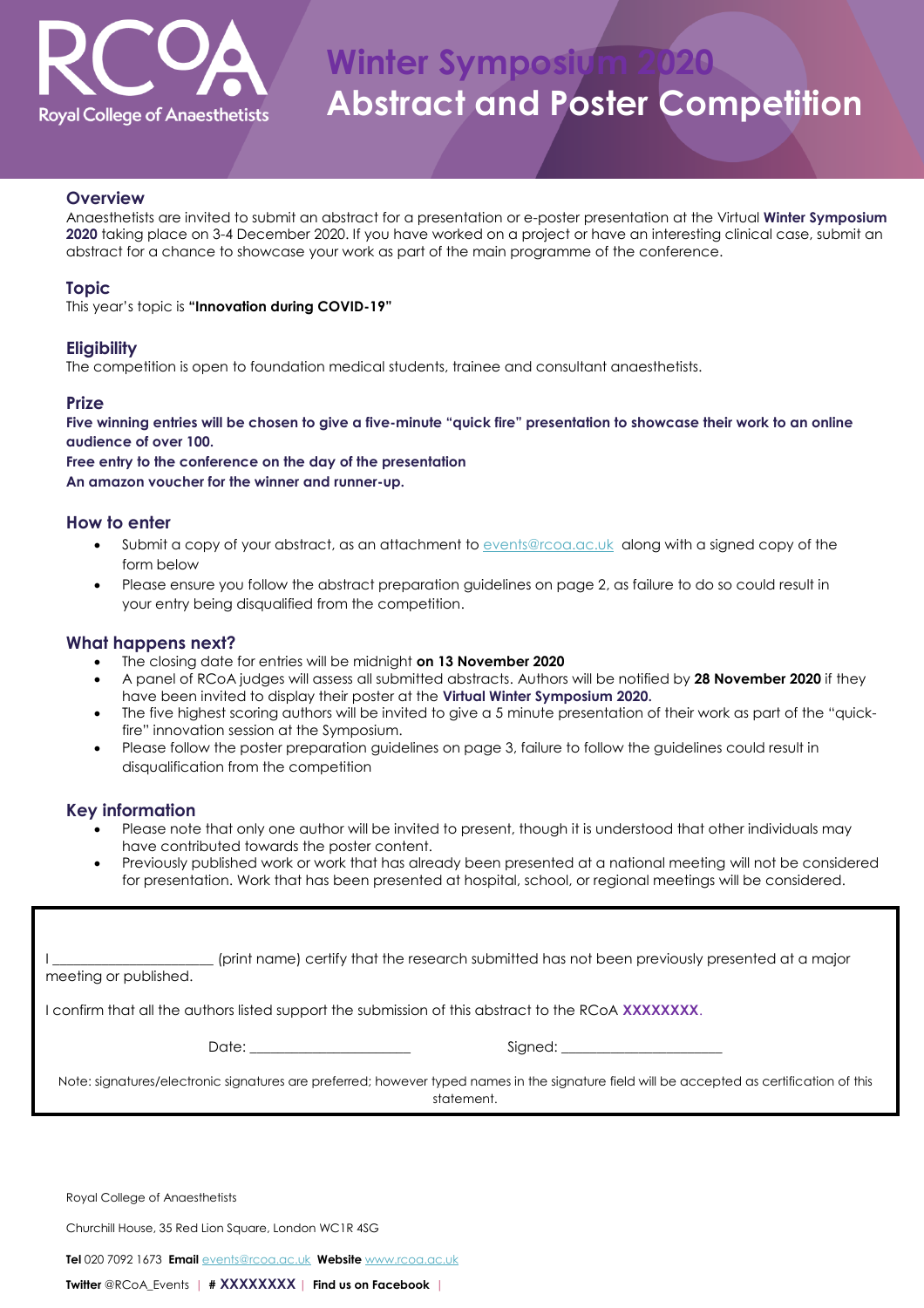

# **Abstract Preparation Guidelines**

All abstracts submitted must follow these guidelines

# **Abstract format**

- Single A4 sheet
- Plain text, rich text or Microsoft Word
- 12 point font
- Times New Roman font
- 2.5cm margins
- Single line spacing
- A blank line separating paragraphs
- One table or figure is permitted, these should be incorporated into the document and the text should be reduced accordingly to accommodate these within the A4 page allowance *Note: Images/figures may be embedded within MS Word documents or may be sent separately as .jpg or .gif files*

# **Abstracts must include**

- Abstract title
- All authors' initials, last names and place where work was carried out
- The text of the abstract should not contain headings, but should follow a general progression through background, methods, results and conclusion
- If a figure or picture or table is used; caption (same font guidelines as above apply)
- A maximum of 5 References; listed and cited as specified by the British Journal of Anaesthesia
- Acknowledgement of sources of funding
- The following statement (if applicable and true): "This study received ethics committee approval or was conducted under the Animal (Scientific Procedures) Act (1986) (include licence numbers) or equivalent."

Churchill House, 35 Red Lion Square, London WC1R 4SG

**Tel** 020 7092 1673 **Email** [events@rcoa.ac.uk](mailto:events@rcoa.ac.uk) **Website** [www.rcoa.ac.uk](https://www.rcoa.ac.uk/education-and-events/rcoa-winter-symposium-2017-excellence)